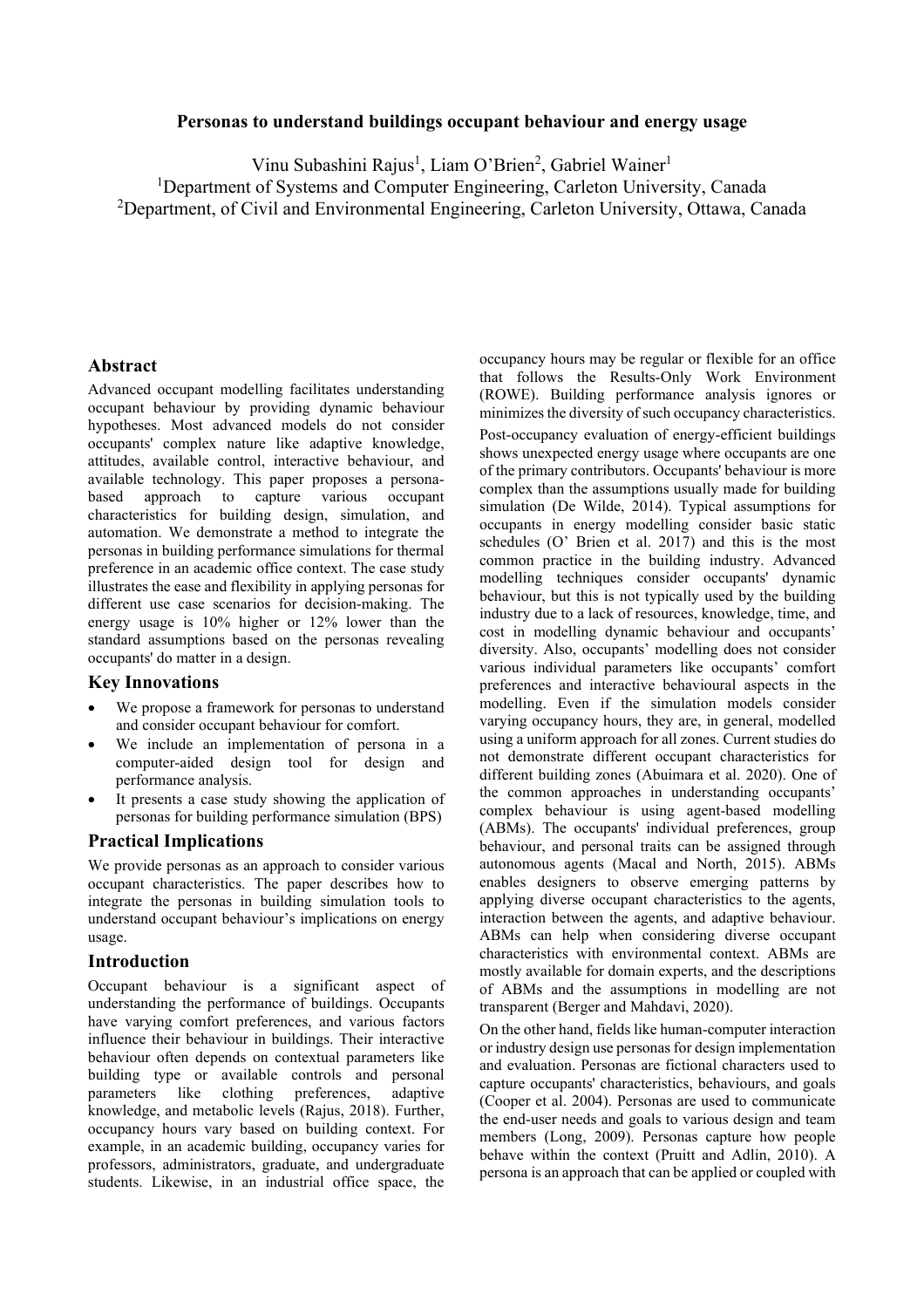other simulation models. Personas are user-centered design constructs that allow the designers to understand user behaviour, goals, and comfort contextually. Personas are not limited to simulation (Agent-Based or others) but also can be used to develop policies, interaction design, and building automation, only to mention a few. Using personas one can drive the design from an end-user perspective. They serve as a design construct for the building industry stakeholders to follow at various stages of building design and construction considering occupant behaviour and comfort. In this research we discuss how to build personas for building simulation, using personas to define occupant characteristics to understand diverse behaviour. We use the Grasshopper/Ladybug/Honeybee modeling and simulation software stack. This popular simulation environment can be used to build personas, enabling designers to evaluate and consider personas at the early design stage.

The rest of the paper introduces persona framework, describing occupant characteristics related to comfort in buildings based on literature. We articulate the need for personas to evaluate building performance and how personas can be implemented in a commonly used building performance tool. The paper discusses the need for personas, a conceptual framework of personas, a design and implementation of persona in Ladybug/Honeybee/Grasshopper, a workflow describing the use of persona for building performance analysis, and a simulation case study of personas for an academic office context. The persona may reveal the potential pitfalls in the design, leading to design solutions.

# **Related work**

Personas have been used in human-computer interaction to understand user behaviour and goals. They are also used for product design (Long, 2009) and developing health policy (Gonzalez de Heredia et al. 2009). In this section, we explain how personas are being used in the building industry and simulation.

In Goldstein et al. (2010), personas were used for building simulation to understand occupant behaviour in office buildings. The authors use the scheduled-calibrated and weighting coefficients method to generate personas. The personas consider occupants' arrival, departure, desk meetings, team meetings, and onsite and offsite breaks. While this method is useful for creating different personas with varying office metrics, it does not show how personas can consider occupant comfort.

Personas were created for architects and designers to create meaningful spaces for older people with dementia (McCracken et al. 2019) through literature review and participatory workshops. These personas consider age, cultural background, socio-economic status, therapy, objects, senses, psychological, cognitive, and physical behaviour. A qualitative study on older people revealed two personas: Moderate Dementia Persona - Annie and Severe Dementia Persona - Susan. They suggest the need for more research to understand the broader population of older people in Australia. Here the personas are created for a specific user type and for designing spaces. The methods can be applied to other contexts like designing for energy-efficient buildings and building performance.

In another context, a set of personas were developed to understand the archetypal owner-occupier families for retrofitting buildings made of a solid wall in UK – homes (Haines and Mitchell, 2014). The persona was created to understand the owner's attitudes, behaviours, difficulties, and process to make home improvements. The study enabled them to understand the opportunities and barriers for retrofitting. Understanding the user issues, allowed them to produce solutions and policies to encourage home improvement.

A more recent study uses the persona-based approach to develop older people's thermal comfort guidelines in South Australia (Bennetts et al. 2020). This method uses hierarchical cluster analysis by collecting data from older people to create thermal personalities. The thermal personalities consider personal characteristics, ideas, beliefs, knowledge, house types, and location. They developed six clusters with different emphasis on cost, health, and well-being, and a combination of comfort and cost, comfort and environment for thermal comfort guidelines. Though these personas were created for older people, the process highlights designing for occupants and occupant behaviour diversity.

Occupants are the key drivers in building performance, and their knowledge of technology, cultural baggage, available technology, and interactive behaviour implicates energy usage (Rajus, 2018). Often these details are not considered in building simulation due to cost, time, and available techniques. Most of the concepts presented here generate or identify personas based on contexts or provides a method to create personas. They are not implemented in design tools for early design analysis. The literature review shows how personas have been used to improve home renovation and designing spaces in the building industry. Bennets et al. (2020) identify six thermal personalities as a guideline for older Australians through the concept of persona, but it is not implemented in any simulation tool. Goldstein et al. (2010) develops personas using the scheduled-calibrated and weighing-coefficients method but is not integrated into the design and simulation tool. This research considers personas for occupants' comfort and comfortrelated variables and parameters. It is integrated into a commonly used design and simulation tool for early design analysis. In this study, a conceptual framework shows the need for personas in the building performance simulation (BPS) and describes the persona characteristics related to occupant comfort. Personas are implemented in the Grasshopper/Ladybug/Honeybee tool using Energy Management System (EMS) in EnergyPlus for overriding occupant schedules and preferences.

## **Persona framework**

This section explains four aspects: occupant characteristics for a persona and context implications; personas as a link between design, building performance, and simulation; implementation of personas in building performance tool; and a workflow using personas for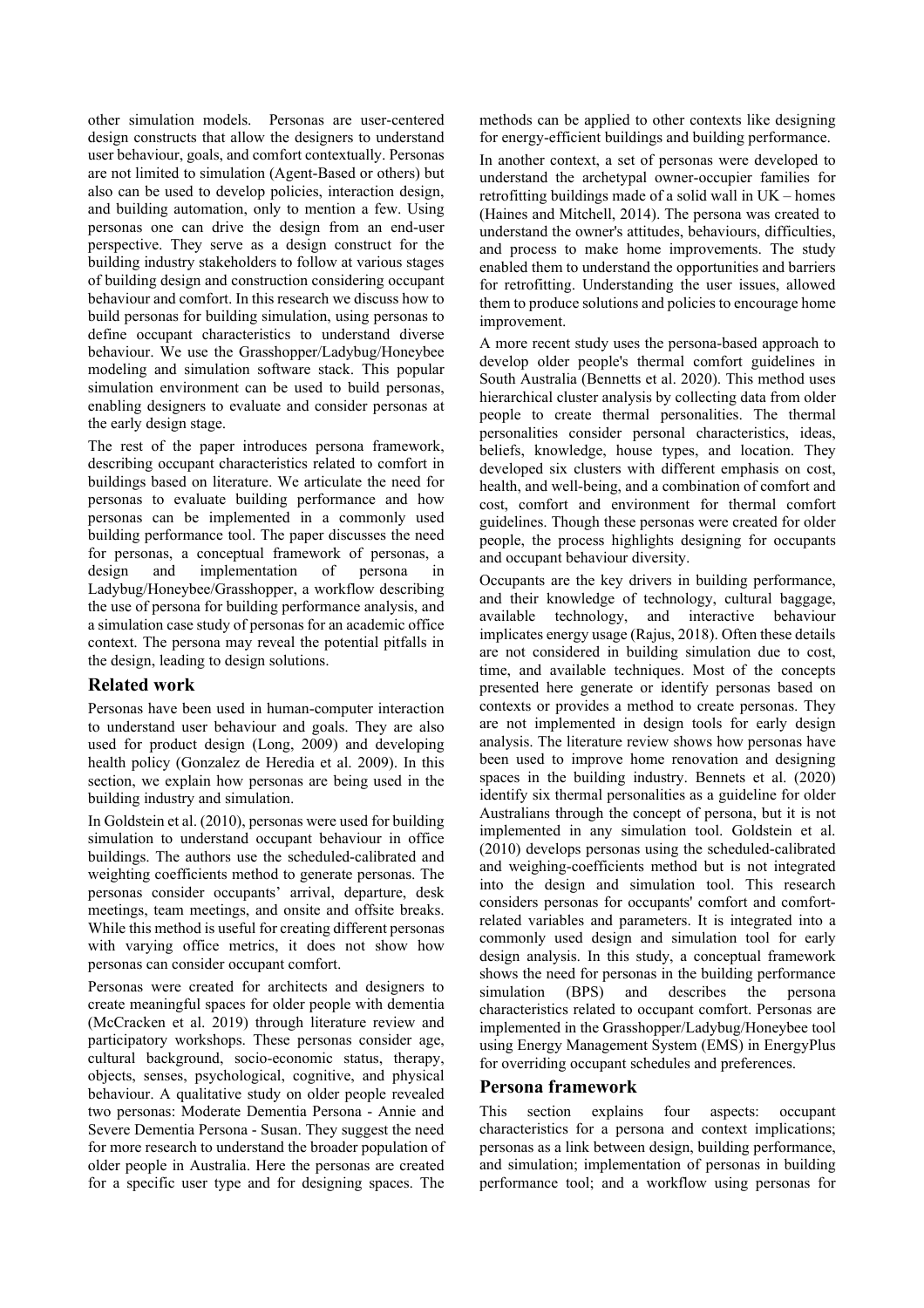energy simulation. The personas framework can be applied for office and residential buildings, but the parameters and values will vary depending on context.

## **Developing Personas**

Personas can be developed for specific use cases by enduser data survey, participatory workshop, or literature review. Bennets et al. (2020), uses a telephone survey and an indoor environmental monitoring/occupant survey for data collection and cluster analysis to identify older people's thermal personalities. This method can be used for designing personas on a project basis. In this research, the characteristics of the persona were derived from a literature review. Information on each parameter can be collected from clients or a user survey for precision, or based on the context, designers can create personas.

# **Persona characteristics**

*Thermal preferences:* People often express their thermal sensation by their feelings. For example, "I like the building to be cozy or warm" or "slightly cool" or "just right" (Rajus, 2018). Personas can also be applied to Fanger's thermal scale: hot, warm, slightly warm, neutral, slightly cool, cool, and cold. For the current study, we use the thermal expressions of (Rajus, 2018). The persona can capture the adaptive behaviour of the occupants with the building on the scale. For example, what actions would they take if they found the building hot or cold? Will it be energy efficient or not? Do they have access to control the temperature or not? To demonstrate personas' use, we simplify the preference as slightly cool 19℃, just right 21℃, and warm/cozy 24℃. Adequate research is needed to consider thermal preference for large context and arrive at potential ranges and inputs.

*Visual comfort:* The lighting preference will depend on activity, or it could be subjective to whether occupants prefer a sunny room with more natural light. For example, people who prefer natural light will leave the blinds up unless there are privacy or glare issues, where they need to revert to other options. A person may prefer natural light, artificial light, or both. For instance, a gamer prefers dim lighting compared to a person reading a book during the day. Activity and subjective preference affect the interactive behaviour, which in turn affects building thermal comfort. For example, the blinds are lowered because of glare or privacy issues or up because the occupant prefers natural lighting.

*View preference:* Views also affect how occupants interact with the building; if the occupants face a natural view, then their blinds may be left open. However, if their view faces another building, privacy may cause them to close the blinds. During design, occupants may prefer an outdoor view, or it may not matter to them. This parameter is very contextual when applied for design, and during a building performance evaluation, it may or may not affect the performance. Nevertheless, this is a parameter that needs to be considered during design.

*Occupancy schedules:* One of the key parameters for simulating occupant behaviour is the occupancy hours. The occupancy schedules for building simulation assume typical hours, but this may vary based on the building context. For example, the occupancy schedules in an academic context may vary for faculty members, administrators, researchers, or students. There are many models available for advanced modelling of occupancy schedules (Gunay et al. (2016)).

*Age groups (Fabi et al. (2012)):* The presence of an older person (Bennetts et al. (2020)) or children affects the interactive behaviour in buildings like thermal preference (Rajus & Woodbury, 2019). In a design context, the age will also affect designing for accessibility to controls.

*Clothing preference (Gauthier (2016)):* it may vary for people. For example, Self (2018), mention that people moving from warmer to colder climates preferred wearing light clothes and cranking the thermostat high. In a residential building, occupants may dress differently. One may prefer to wear a sweater, while another may prefer to dress lighter during winter. People may wear clothes based on the room temperature in an office building if they have no control over the thermostat settings, or wear comfortable clothes and use a space heater.

*Activity (Fabi et al. 2012):* Activity plays a key role in behaviour as it affects the metabolic level of the occupants. For instance, a person is working on the computer near a window will lower the blind due to glare/direct sunlight. Also, if the occupant has been working on the computer for long hours with no physical break, they may tend to feel cold during winter.

*Control opportunities:* Interactive behaviour varies in an office setting versus residential. A person has more degrees of freedom to adjust the thermostat settings in a residential building than in an office as they may have no control or partial control. In an office building, the building automation may have more control than the occupants. In this case, occupants may develop other alternatives like adding a space heater to their rooms to keep the space warm during winter.

*Interactive Behaviour:* Interaction behaviour could be active or passive. If the occupants open the blinds, it could be in the same state for the whole month or a year. Active behaviour is when occupants adjust their environment frequently for comfort.

*Sustainable behaviour:* An occupant who is a *sustainable enthusiast* may be more active in taking actions that are energy-efficient, *moderate* are the people who are in between, "*someone pays, I do not care*, and *I pay, I care*." The person who is paying the bills may consider how the building is operated than a teenager who has no responsibility (Rajus, 2018).

*Climatic roots of occupants:* Resident or native people may know how to adapt to their weather than a newly immigrated person from a warm climate to a cold country. They carry adaptive knowledge from their country to their new one that is not energy efficient.

*Trade-offs:* Comfort versus energy, a few people may choose comfort over saving energy. A person who chooses comfort may make choices that may not be energy efficient. Rajus (2018) concludes three types of trade-offs relating to comfort and cost: people prefer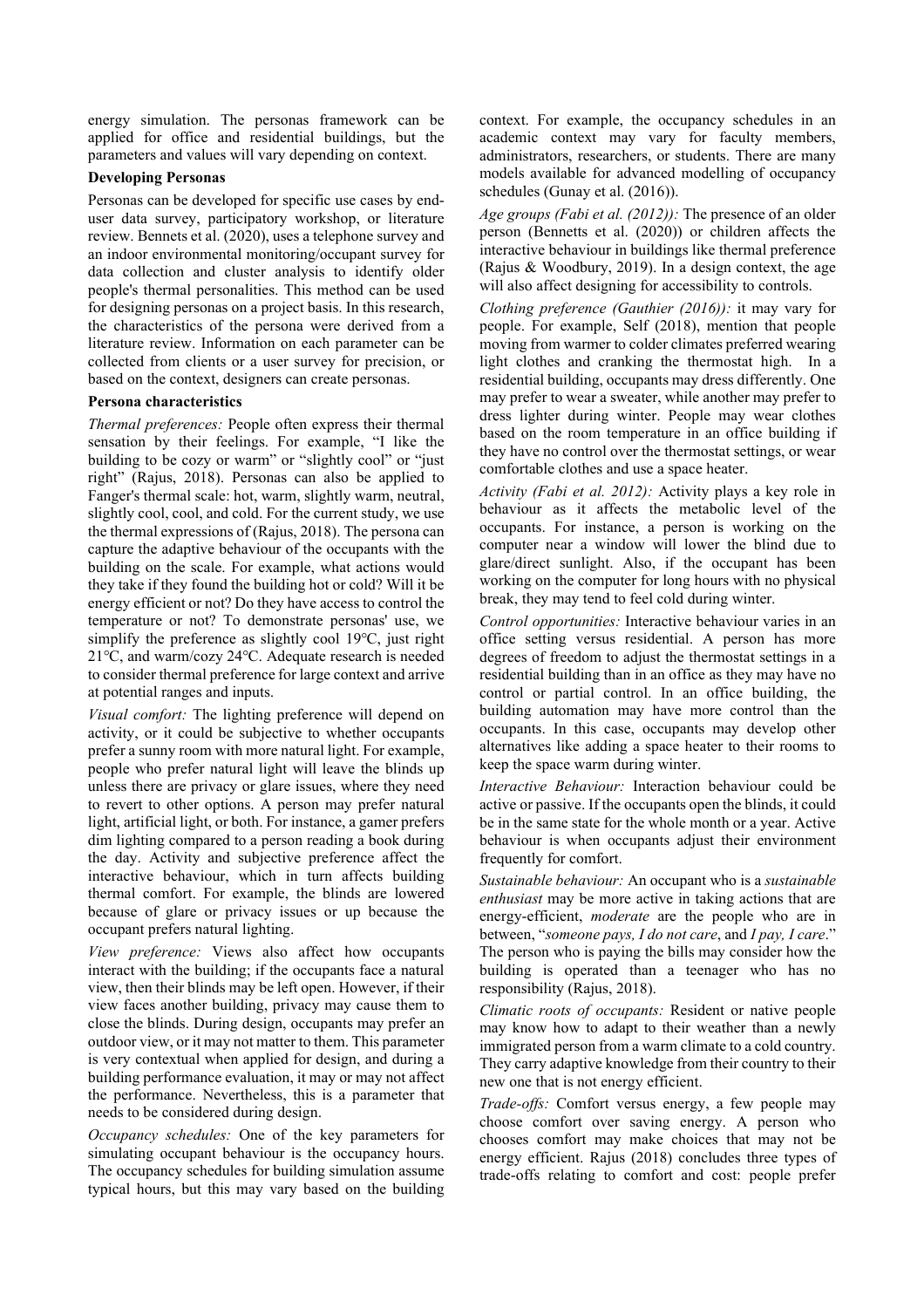comfort over cost, cost over comfort, and there are people who prefer to be comfortable and save energy. The research identifies that comfort preferences of people affect interactive behaviour. If occupants find the building hot during winter, they may slightly leave the window open with the thermostat turned up.

| Persona                                                | <b>Available Action</b>                                                                                                      | Behaviour                                       |  |  |  |
|--------------------------------------------------------|------------------------------------------------------------------------------------------------------------------------------|-------------------------------------------------|--|--|--|
| <b>Characteristics</b>                                 |                                                                                                                              |                                                 |  |  |  |
| Scenario 1: Occupant preferring slightly cool building |                                                                                                                              |                                                 |  |  |  |
| Control                                                | Window,                                                                                                                      | Tendency to open                                |  |  |  |
| opportunities                                          | thermostat                                                                                                                   | windows for immediate<br>comfort                |  |  |  |
|                                                        | ĭ                                                                                                                            |                                                 |  |  |  |
|                                                        | $\theta$<br>10:00<br>8:00<br>12:00                                                                                           | 14:00<br>16:00<br>18:00                         |  |  |  |
|                                                        | Window state based on control opportunities                                                                                  |                                                 |  |  |  |
| Sustainable                                            | Enthusiast,<br>Someone pays, I do not                                                                                        |                                                 |  |  |  |
| <b>Behaviour</b>                                       | moderate.                                                                                                                    | care attitude leads the                         |  |  |  |
|                                                        | someone pays I do                                                                                                            | occupant to leave the                           |  |  |  |
|                                                        | not care, I pay I                                                                                                            | windows open with                               |  |  |  |
|                                                        | care                                                                                                                         | heat on                                         |  |  |  |
|                                                        | I.                                                                                                                           |                                                 |  |  |  |
|                                                        | Ò<br>8:00<br>10:00<br>12:00<br>14:00<br>18:00<br>16:00                                                                       |                                                 |  |  |  |
|                                                        | Window state based on sustainable behaviour                                                                                  |                                                 |  |  |  |
| Trade-offs                                             | Prefers comfort                                                                                                              | Prefers comfort over                            |  |  |  |
|                                                        | over cost, prefers                                                                                                           | cost. Actions are not                           |  |  |  |
|                                                        | cost over comfort,<br>be comfortable                                                                                         | sustainable like leaving<br>heating and windows |  |  |  |
|                                                        | and save energy                                                                                                              | on                                              |  |  |  |
|                                                        | ı                                                                                                                            |                                                 |  |  |  |
|                                                        | $\Omega$                                                                                                                     |                                                 |  |  |  |
|                                                        | 8:00<br>10:00<br>12:00                                                                                                       | 14:00<br>16:00<br>18:00                         |  |  |  |
|                                                        | Window state based on trade-offs                                                                                             |                                                 |  |  |  |
|                                                        | Scenario 2: Occupant preferring warm or cozy building                                                                        |                                                 |  |  |  |
| Available controls                                     | No control, partial                                                                                                          | No control, uses space                          |  |  |  |
|                                                        | and full control<br>heater to keep warm                                                                                      |                                                 |  |  |  |
|                                                        | Space heater                                                                                                                 |                                                 |  |  |  |
|                                                        | <b>Window State</b><br>Ď<br>8:00<br>10:00<br>12:00<br>14:00<br>16:00<br>18:00<br>Additional load when there is no control to |                                                 |  |  |  |
|                                                        |                                                                                                                              |                                                 |  |  |  |
|                                                        |                                                                                                                              |                                                 |  |  |  |

| Table 1: Example scenarios of occupant characteristics |
|--------------------------------------------------------|
| and their implication on building interaction          |

These are a few of the characteristics related to comfort. Designers, architects, and engineers can generate personas based on project requirement or conceptual design. Table 1 shows the impact of how these characteristics affect occupant behaviour. Table 1 scenario 1 shows how the window behaviour changes based on persona characteristics. If the persona's thermal preference is slightly cool and they prefer immediate comfort, the occupant will most likely open windows. If the trade-offs are *someone pays, I do not care*, and sustainable behaviour is comfort over cost. the occupants may take action that may not be energy efficient. Similarly, if the persona prefers warm or cozy and has no control in the room, they may use a space heater, adding to energy usage (see Table 1 Scenario 2).

their environment



*Figure 1: Personas for individual housing unit and a unit as a household persona*

Occupant characteristics for an individual persona will vary in different contexts. In large buildings like multiunit residential buildings (MURBs), it is difficult for the designers to assume who will be the occupants, the designers need to consider occupant behaviour at a unit level and at a building level. The interactive behaviour of the neighbouring units may affect the room temperature due to heat transfer. In this case, the unit can represent a household persona (see Figure 1). Individual persona and the household persona will allow the architects and designers to evaluate the buildings at micro (individual unit) and macro (household) levels. Similarly, in an academic building context, the occupant characteristics are unknown as we do not know who occupies the space. In large rooms like labs, it needs to consider a collective behaviour.

#### **Persona as a link between design and end-users**

Persona can be a link that connects design with end-users. They can be used after construction or during occupancy for building automation and energy feedback dashboards. During the design stage, the occupants' thermal preference may consider two people preferring slightly cool and one person preferring warm room temperature. During occupancy, it could be a combination of one slightly cool with two warm thermal preferences. For example, in an academic office building, all the offices may have occupants who prefer warmer temperatures. In that case, the thermostat set point will be higher than assumed, or if all the people prefer slightly cooler room temperature, then the thermostat set point will be lower. This depends on the occupancy hours, building characteristics, and other parameters mentioned in the occupant characteristics. One of this paper's arguments is that personas can be used during design, energy modelling and simulation, and building automation. During building automation, the personas can increase the granularity by collecting the user preferences from the occupants. When combined with feedback mechanisms, personas can be used as a motivation tool to make the occupants take energy-efficient actions.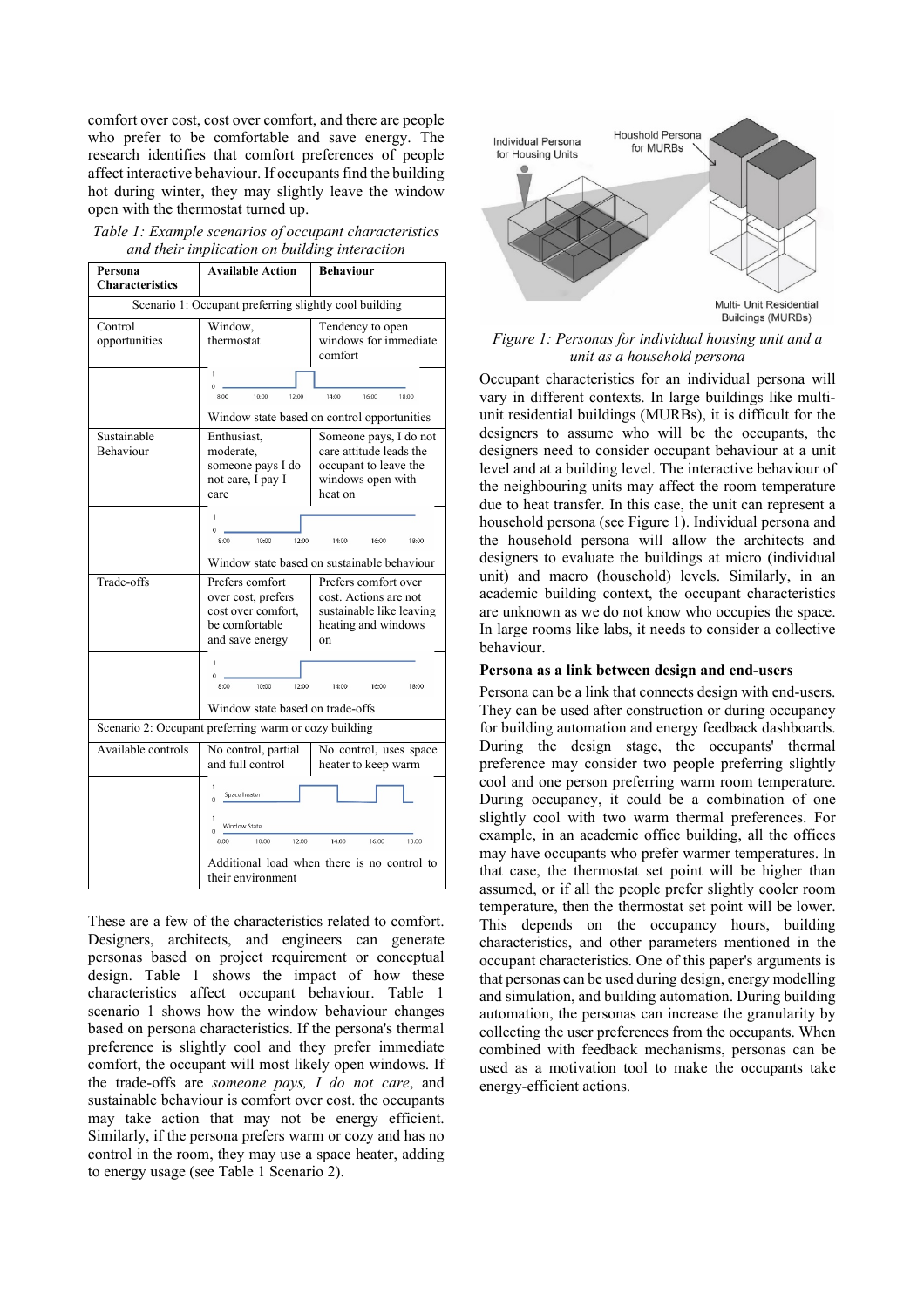

#### *Figure 2: Persona as link. During design, the thermal preference can be two slightly cool while during occupancy it can be just right, warm, and slightly cool.*

One of the key ideas was to make personas easy and accessible for designer and energy modellers to use it in design without any expert help. The goal was to design a component that will consider the number of occupants/zones and the building type (e.g., residential, or academic office) for the component to generate personas. The personas consist of two types of data: measurable data and occupant's preference data. During the design and building performance simulation, the preference and measurable data are randomly generated. The preference data includes the thermal preference, lighting preference and other parameters discussed earlier. The measured data includes the blind states, window states, lighting, room temperature, to mention a few. All these are made during the design stage, but once the building is occupied, we can collect real-time data with sensors. Likewise, the personas can be used during occupancy for building control. Measurable data is collected using sensors, and the occupants input their preferences. This may help automate the occupants' interactive behaviour, and a user interface design may help take sustainable actions.

#### **Persona component design**

A personas component was built in the Rhinocerous/Grasshopper environment using the Ladybug/Honeybee API. The Ladybug/Honeybee component is not currently integrated with an Energy Management System (EMS), but advanced modellers can use it to run the simulation manually. A zone persona component (see Figure 3) was developed using EMS, as this can be used for design analysis. Currently, the zone persona considers two occupant characteristics: thermal preference and occupancy schedules. The thermal preferences considered were warm, slightly cool, and just right. For demonstration purposes, the thermal preferences were assumed, but a literature review or a survey or a combination of both qualitative and quantitative data can develop thermal personalities in an academic context for precision. The occupant's arrival and departure were considered from monitored data for an academic-office building context. The zone persona generates a combination of thermal preferences with varying occupancy schedules automatically using EnergyPlus Runtime Language, allowing the designers to explore the what-if scenarios of occupant behaviour with ease. The case study explains the what-if scenarios for three personas.



*Figure 3: Screenshot of the implemented zone personas in Ladybug and Honeybee*

#### **Simulation workflow using personas**



*Figure 4: Simulation workflow using personas in Grasshopper/Ladybug/Honeybee*

Figure 4 shows the integration of the Persona component in the Energy Analysis workflow. The component was integrated using Ladybug/honeybee and used EMS for advanced occupant modelling. The steps are:

*Step 1:* Building geometry is created using Rhinoceros/Grasshopper (any BIM model can be used).

*Step 2:* The zone programs are selected using honeybee list zone programs. These programs assume occupancy schedules based on the standards.

*Step 3:* Building geometry (step 1) and zone programs (step 2) are combined to create honeybee zones to run the simulation in energy plus.

*Step 4:* These zones are connected to create custom schedules. In this process, the custom schedule components were used to define a default schedule to override the values using EMS in step 5.

*Step 5:* The created occupants are passed through the proposed component zone personas or custom persona to create personas using randomness. The personas assume the settings based on thermal preferences, occupancy hours.

*Step 8:* The Honeybee zones (step 3), weather file (step 6), simulation outputs like zone energy usage, comfort metrics (step 7), personas (additional strings, step 5) are connected to the honeybee energy simulation component to run the simulation.

*Step9:* The simulation output is visualized in the Rhinoceros/Grasshopper.

## **Case Study: A three-box model**

A three-box model was chosen to show diversity in occupant behaviour. This section describes the personas for three zones; the occupant characteristics for occupancy hours, thermal preferences, and trade-offs; numerical values based on occupant characteristics; the simulation results based on the personas; and what-if scenarios with the three types of personas.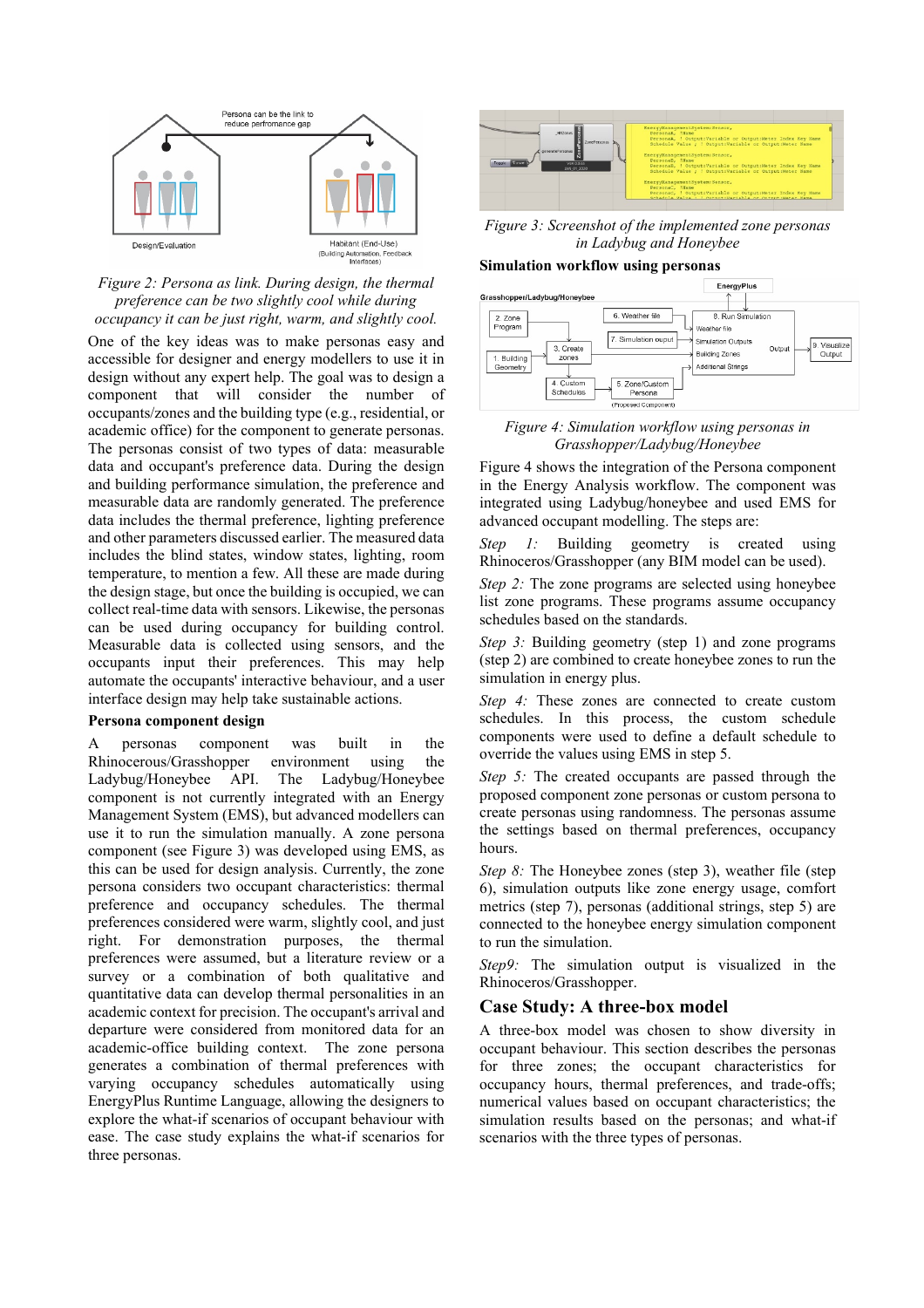

## *Figure 5: Three-box model*

Figure 5 shows the Persona A, Persona B and Persona C applied to zone A, Zone B and Zone C. Three personas were generated for an academic context (see Figure 6). Monitored data of Canal building in Carleton university was analysed for a year for occupancy hour. The occupancy hours observed in 27 rooms reveals the occupancy pattern as morning to noon, late afternoon to the late evening, early morning to late evening depending on the occupants' position and role as researchers and professors. The monitored data were not used for gathering information to understand occupant interaction as building automation overrides the preference. For instance, if the dimming was set to 90%, the next day it was reduced to 50% and that state stays for the rest of the months. The building automation code reduces the dimming level the next day if it is greater than 50% to 50% for energy saving. Many occupants had dimming selected to 50% or 20%. Twenty percent is the lowest setting for dimming. In this setting, a few had blinds up, and a few others did not. Analysis of the monitoring data shows that building automation overrides occupancy behaviour. In this context, building automation took control, and actual behavioural pattern could not be derived. Hence, we did not consider the data from automation for occupancy behaviour.

*Table 2: Persona A is a contract instructor aiming to get into a permanent academic position.*

| <i><b>Occupancy</b></i><br>hours | Persona A is a morning person and prefers<br>to work at office and often works over hours.<br>During spring arrives to the campus at 8am<br>and leaves around 9pm, during summer<br>works from 6am - 7pm and in the fall works<br>from 8am to 5pm |
|----------------------------------|---------------------------------------------------------------------------------------------------------------------------------------------------------------------------------------------------------------------------------------------------|
| <b>Thermal</b><br>Preference     | Persona A prefers a warm or cozy place and<br>often interacts with the system to achieve the<br>desired comfort                                                                                                                                   |
| Trade-offs                       | Persona A prefers comfort over energy as<br>someone else is paying the money                                                                                                                                                                      |

*Table 3: Persona B is a science professor, the time is split between classes and conducting experiments in the labs.*

| <i><b>Occupancy</b></i> | Persona B arrives to the room around 2 pm     |
|-------------------------|-----------------------------------------------|
| hours                   | in the spring as the classes are conducted in |
|                         | the morning and stays late for research       |
|                         | activities. During summer works for a few     |
|                         | hours from 7am to 2pm and during fall works   |
|                         | from 10am to 7pm.                             |

| <b>Thermal</b><br>Preference | Persona B is a resident of Ottawa and prefers<br>slightly cool room temperature. Is less<br>interactive with the surrounding environment |  |
|------------------------------|------------------------------------------------------------------------------------------------------------------------------------------|--|
| Trade-offs                   | Persona B prefers comfort over energy and<br>to achieve immediate comfort often leaves<br>the windows open and thermostat on             |  |

*Table 4: Persona C is an experienced professor and holds position as the chair of the department. Persona C shuffles time between two locations*

| <i><b>Occupancy</b></i><br>hours | Persona C uses two offices, one as a Chair<br>and another office in his department.<br>Persona C arrives at 2 pm and leaves at 8 pm<br>during spring. In the summer works from 7<br>$am - 2$ pm and in the fall works from 10 am |  |
|----------------------------------|----------------------------------------------------------------------------------------------------------------------------------------------------------------------------------------------------------------------------------|--|
| <b>Thermal</b><br>Preference     | $-12$ pm.<br>Persona C prefers a warm and cozy room<br>and has seasonal allergies                                                                                                                                                |  |
| <b>Trade-offs</b>                | Persona C is a sustainable enthusiast and an<br>ambassador in energy savings.                                                                                                                                                    |  |

*Table 5: Persona Values for simulation*

|                             | Persona A      | Persona B      | Persona C      |  |
|-----------------------------|----------------|----------------|----------------|--|
| Jan - April                 | $8am - 9pm$    | $2pm-8pm$      | $2pm-8pm$      |  |
| May - Aug                   | $6am - 7pm$    | $7am - 2pm$    | $7am - 2pm$    |  |
| Sep - Dec                   | $8am - 5pm$    | $10am - 7pm$   | $10am-12pm$    |  |
| <b>Heating set</b><br>point | $23^{\circ}$ C | $19^{\circ}$ C | $21^{\circ}$ C |  |
| <b>Cooling set</b><br>point | $24^{\circ}$ C | $21^{\circ}$ C | $24^{\circ}$ C |  |

Absence: Heating is 15° C, Cooling is 30° C

Table 5 shows the corresponding values for building performance simulation. Figure 6 shows the occupancy schedules based on the personas.



*Figure 6: Persona A, B, C for academic context, considers schedules on semester basis.*

Figure 7 shows the heating energy based on the persona preference. The heating energy is higher for persona A as the occupancy hours are longer than other personas, and the thermal preference is warm. Persona B and C have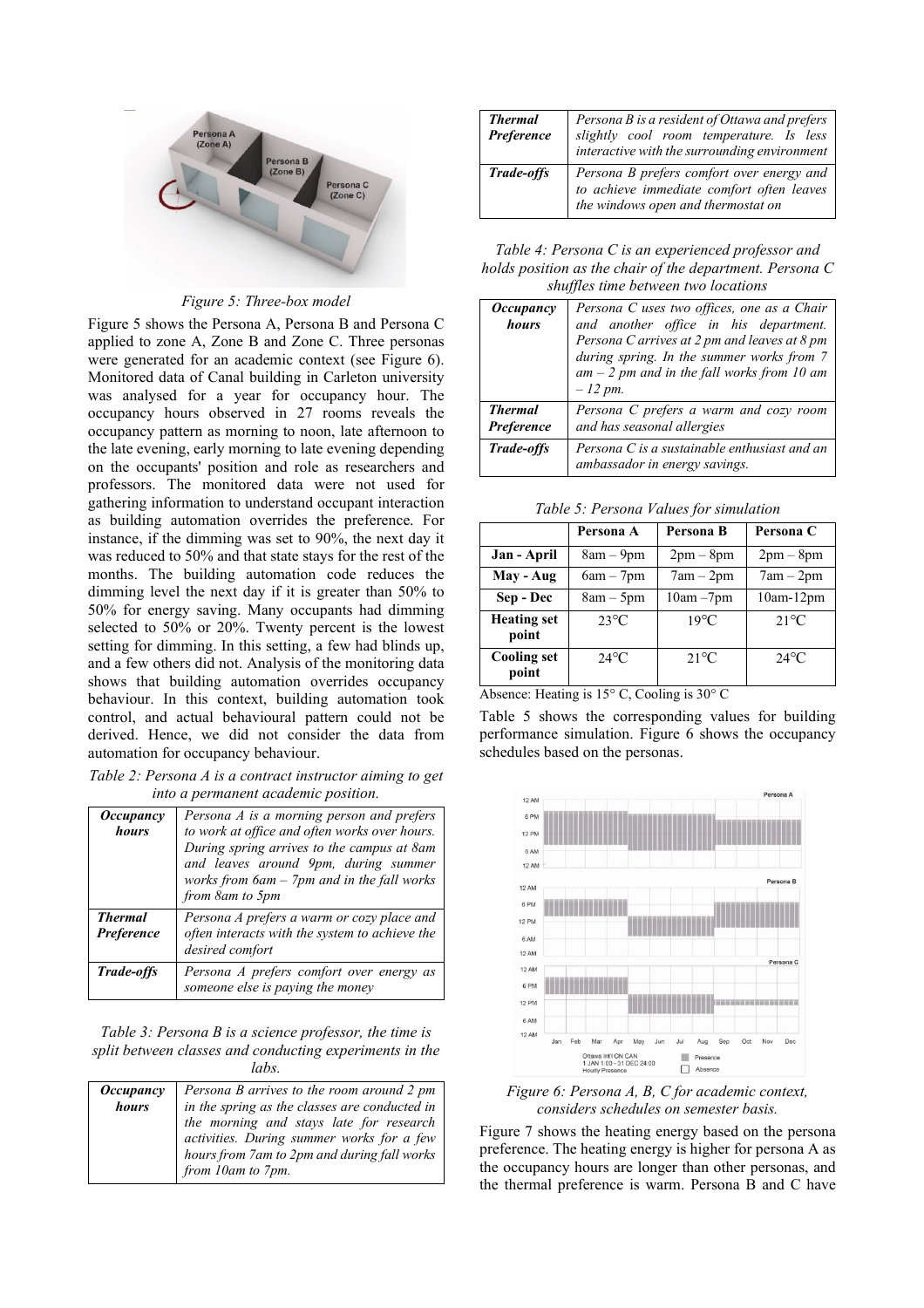similar occupancy hours except for the summer, where persona B has more occupancy hours than C (Figure 6). Since persona B prefers slightly cool room temperature, the heating is lower when compared to persona C.



#### *Figure 8: Cooling energy for Persona A, B and C*

Figure 8 shows the cooling energy for the three-box model. The cooling energy is significantly different for all. Since persona A's occupancy hours are long, it has more cooling load than other zones. Since persona B prefers a slightly cooler room temperature, the cooling load is higher than C, which has a similar occupancy pattern to B except for summer occupancy hour.

A what-if scenario was applied to the zones to compare with multi-persona analysis. What happens if persona A occupies all the zones or if persona B occupies all the zones? A standard occupancy model of occupancy hours 9 am to 5 pm with the heating setpoint as 22 and cooling setpoint as 24 were also considered for comparison.



*Figure 9: What-if scenario with combination of personas. Thermal load of the zones in kwh.*

The various combinations were applied to the zones, and Figure 9 shows that persona A for all the zones has a higher thermal load than the standard model. Similarly, there was a significant difference between the standard model and persona C for all zones. The post-occupancy evaluation shows that the standard model either over predicts or under predicts energy usage. Personas may help in understanding this difference.

## **Discussion**

The proposed zone personas help the designers to prototype various occupants' profiles for understanding

occupant behaviour rapidly. The persona characteristics are randomly assigned from defined ranges of occupancy hours and thermal preferences. The personas allow the designers to evaluate the occupancy pattern with what-if scenarios. These scenarios may help to find the bottlenecks in the design. The personas can be used at different stages in the design; for instance, during control design, the modeller can evaluate the occupant behaviour by comparing the control options. The proposed model currently explains the persona for two occupant characteristics: occupancy hours and thermal preferences for academic office buildings. In the future, personas could integrate other occupant characteristics to see how they affects the occupants' behaviour.

The thermal preference was assumed, and occupancy hours were considered from monitored data for the case study of Canal building, from Carleton University. The thermal preference and occupancy pattern can be collected from the occupants of the same building and be compared with monitored data to validate the model. In the absence of data for new buildings, extreme conditions and typical assumptions can be used as what-if scenarios to improve the design. The data can be collected from similar buildings through surveys and participatory workshops to develop personas in the absence of information. The proposed tool currently requires programming knowledge for incorporating personas into the zone persona component. In the future, this will be minimized where the occupants can define the parameters as inputs. The tool is also designed only for an academic office building and needs a neutral approach for other building contexts that allows the end-user to define the parameters.

## **Conclusion**

Human behaviour is complex to model as future actions, interactions of occupants are unknown and contextual. The simulation tools often overpredict or underpredict the energy consumption in buildings due to various reasons, and occupant behaviour is a primary cause. Occupant behaviour also depends on the type of technology installed in the buildings. Recent research tries to reduce the performance gap in energy buildings by understanding occupant behaviour.

Persona assumes potential occupants' behaviour based on thermal preference, lighting preference, visual preference, interactive behaviour, building context, and age. Building performance primarily revolves around the physical aspect of building design and is not user centered. In the building industry, different stakeholders have their assumptions and goals to achieve. Hence, personas can be used among various building industry stakeholders to share information and have consistent assumptions for occupant-centric design.

This paper presents personas' framework and how it can be applied at the design stage, building automation, and feedback interfaces. The persona is implemented using the most widely used visual programming environment, Grasshopper, which runs within Rhinoceros, a 3D CAD tool. Ladybug/Honeybee connects Energy Plus